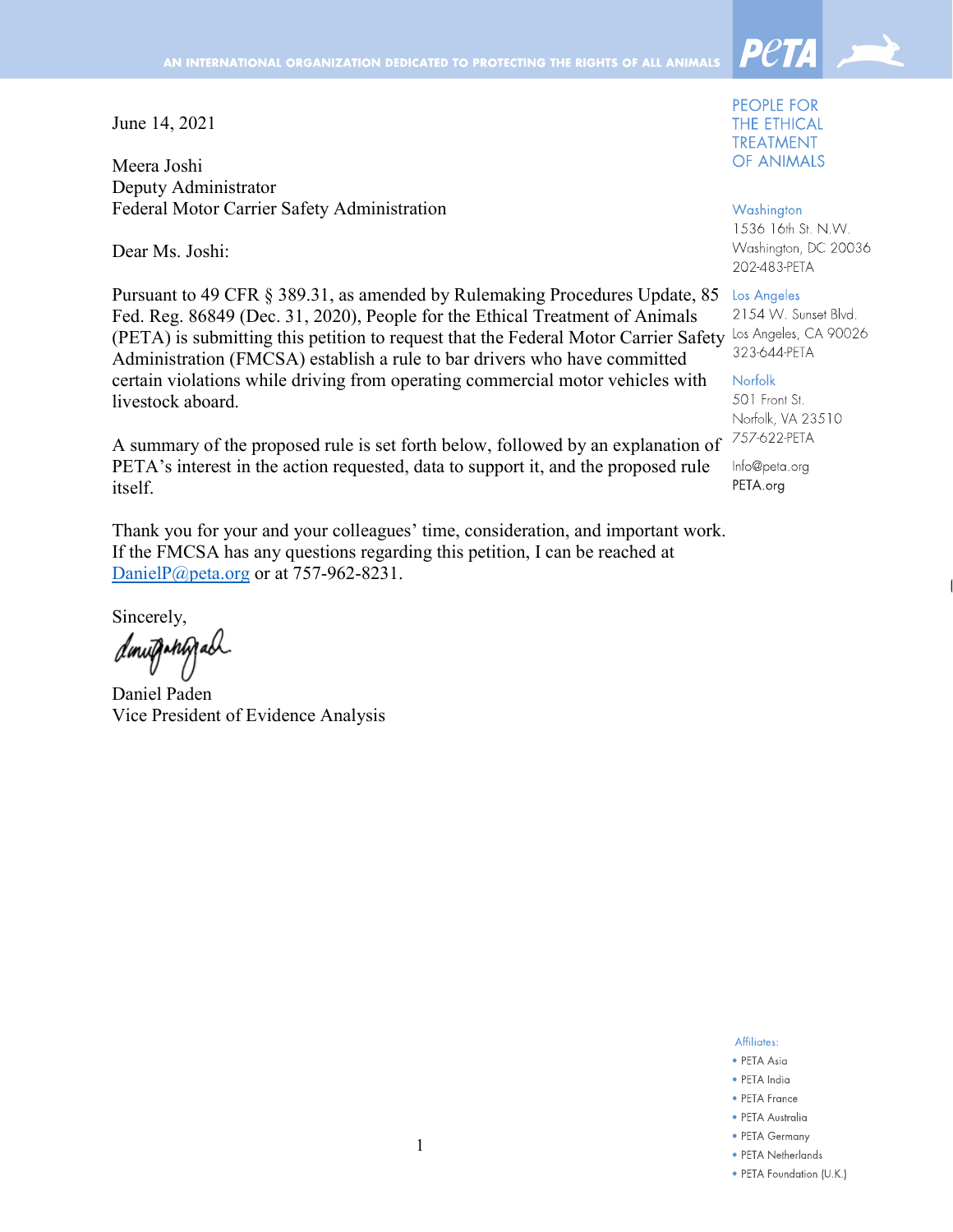### A Summary of the Proposed Rule

The FMCSA administers 49 CFR § 383.51, which features four tables—in subsections (b) through (e)—listing various offenses and providing periods during which drivers convicted of such acts are disqualified from operating commercial motor vehicles (CMVs). That regulation and 49 CFR § 383.37 bar employers from allowing a disqualified driver to operate a CMV.

PETA petitions the FMCSA to add subsection (f) and an accompanying table to 49 CFR § 383.51. The proposed subsection and table would do the following:

- Incorporate offenses, violations, and infractions from the existing subsections and tables of 49 CFR § 383.51;
- Disqualify drivers who commit such acts (whether while driving a CMV or a non-CMV) from operating CMVs with livestock aboard for lengthier periods than those for which they're disqualified from operating other CMVs;
- Add other acts to the rule that concerns the petitioner and those it represents, such as committing a traffic offense or violation in connection with any crash of a CMV transporting livestock; and
- Designate periods during which drivers convicted of such acts would be disqualified from operating CMVs with livestock aboard.

The proposed subsection incorporates 49 CFR § 395.2's definition of "livestock," and thus would preclude certain drivers from hauling cattle (including dairy-producing cattle), swine, poultry (including egg-producing poultry), fish used for food, and other farmed animals.

The proposed subsection and table do *not* disqualify any drivers from hauling other cargo, including refrigerated and frozen meat and poultry products.

PETA recognizes that the proposed rule would disqualify unsafe drivers from hauling livestock for significantly longer periods than those for which the current regulation disqualifies such drivers from operating CMVs with human passengers. PETA's proposed rule only intends to afford livestock—and other motorists—adequate periods of protection from unsafe drivers, because the current disqualification periods don't do so. As an animal protection organization, PETA is not petitioning the FMCSA to increase the disqualification periods of 49 CFR § 383.51, subsections (b) through (e), as they apply to hauling human passengers. That said, PETA was surprised to find that a first conviction of homicide by motor vehicle or driving under the influence of alcohol or a controlled substance only bars one from operating a CMV for one year.

The proposed subsection and table follow an explanation of PETA's interest in the rule and supporting data.

# PETA's Interest in the Proposed Rule

With more than 6.5 million members and supporters, PETA is the largest animal rights organization in the world. It operates, in part, to promote and further the principle that other animals are not ours to abuse in any way. Since its inception in 1980, it has championed ending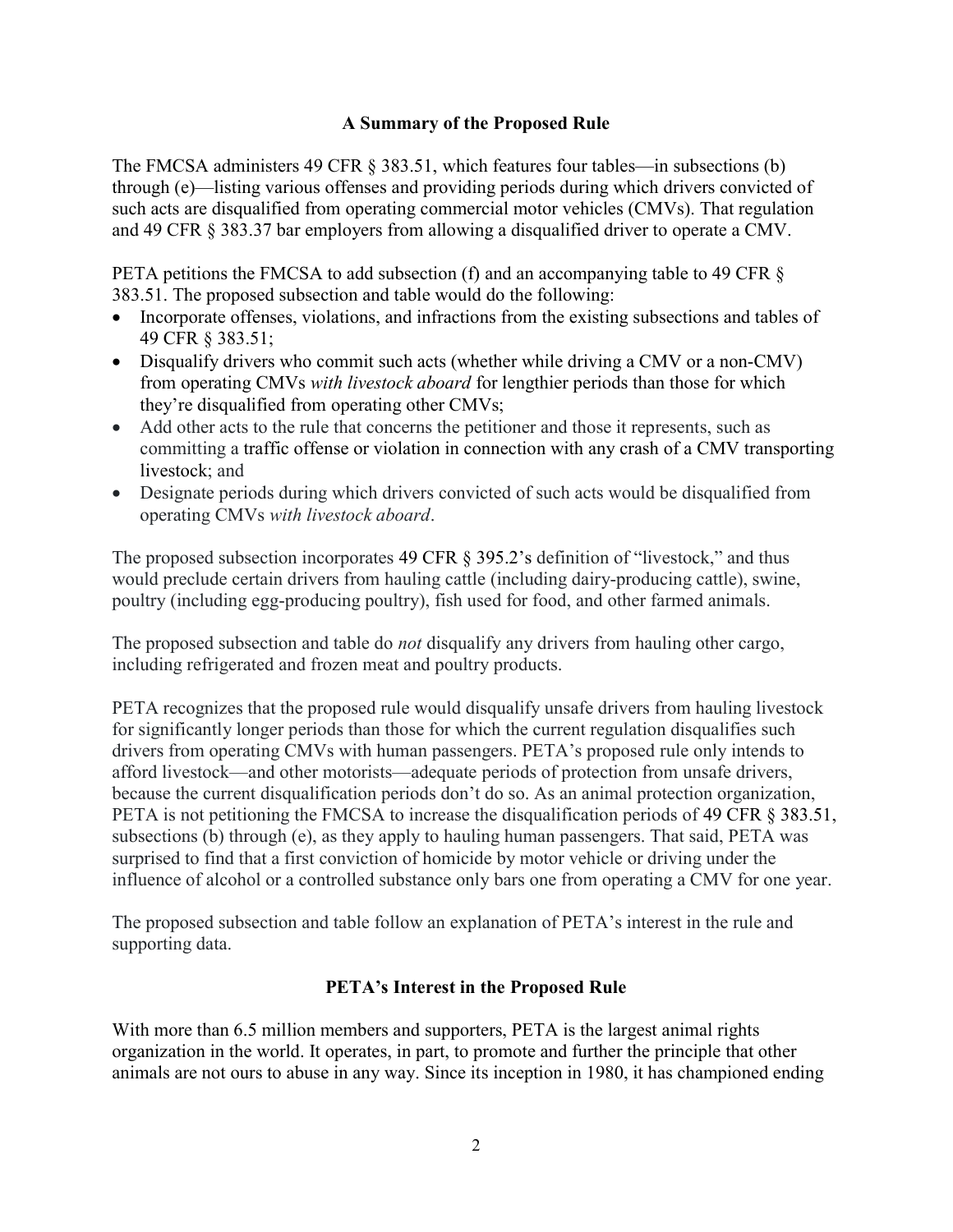the mistreatment of other animals—including those species who are eaten, such as cattle, pigs, chickens, and turkeys.

PETA's members and supporters have interests in the welfare and rights of species bred, transported, and slaughtered for food. Thus, their interests are harmed when cattle, pigs, chickens, turkeys, and other animals are injured, suffer, and are killed in and following CMV rollovers and other crashes.

In behalf of its members and supporters, PETA has expended significant resources to try to prevent the crashes of CMVs hauling farmed animals. We've urged companies that raise and transport these animals to strengthen their driver-hiring criteria and to train drivers in crash prevention, proposed alternate transport routes to avoid stretches of highway where CMVs hauling animals have repeatedly rolled over, and created and supplied safety-awareness magnets for CMVs that remind haulers to drive carefully for the sake of the animals, other motorists, and themselves.

PETA has also worked extensively to mitigate the suffering of farmed animals following these crashes. We've responded to numerous rollovers of CMVs hauling livestock and worked with law-enforcement agencies and veterinarians to prioritize the humane on-site destruction of severely injured animals.

The proposed rule would serve the interests of PETA and its constituents by preventing crashes of CMVs hauling livestock and averting the significant dangers and deadly consequences that they present for these animals and motorists.

# Data Supporting the Proposed Rule

1. In establishing the FMCSA via the Motor Carrier Safety Improvement Act of 1999, Congress found in 49 U.S.C. § 113 that "[t]he current rate, number, and severity of crashes involving motor carriers in the United States are unacceptable." That finding remains true today regarding CMVs carrying livestock. Using news media and police reports, PETA documented at least 174 crashes of trucks that were hauling livestock in 2019 and 2020—which collectively injured and killed tens of thousands of cattle, pigs, turkeys, and chickens. Relying on similar sources, PETA documented at least 35 crashes of such trucks that injured and killed cattle, pigs, chickens and more in just the first five months of 2021.

1.1. The number of these crashes has increased dramatically in recent years. A report published by Farm Sanctuary in 2006, titled "U.S. Highway Accidents Involving Farm Animals," found that 233 of these crashes occurred between January 1, 2000, and May 15, 2006, or approximately 43.35 crashes per year. Another study by Jennifer Woods and Temple Grandin, titled "Fatigue: A Major Cause of Commercial Livestock Truck Accidents"—which also tracked crashes in Canada—found that 415 such crashes occurred between January 1, 1994, and June 10, 2007, or less than 30.88 crashes per year in the U.S.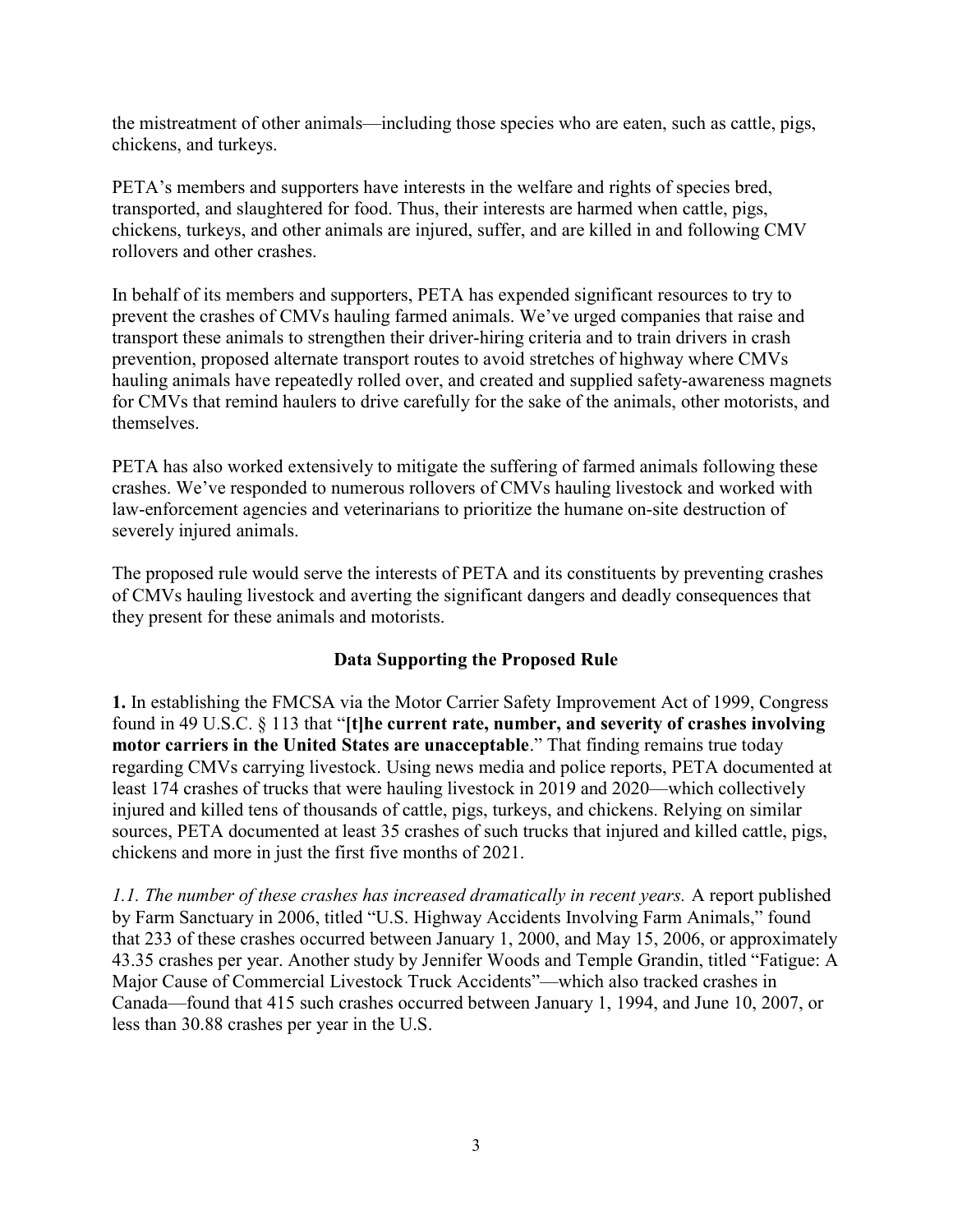By contrast, during 2019 and 2020, PETA found that an annual average of at least 87 such crashes occurred in the U.S., which represents a more than 200% increase over the annual average of crashes between 2000 and mid-2006.

1.2. These crashes are a nationwide problem. Crashes of trucks hauling livestock occurred in at least 39 states over 2019 and 2020, according to PETA's compilation of news reports on the incidents. Between January 1 and May 30, 2021, reports show that these crashes have occurred in 23 states.

1.3. Crashes of trucks hauling livestock are inherently severe. In 2019 and 2020, according to news reports, at least 20 of the 174 crashes of livestock-hauling trucks that PETA is aware of killed one or more human beings. About 11.49% of such crashes over that period were fatal to one or more motorists.

By contrast, in 2018—the latest year for which such statistics are known to be available—4.6% of all large-truck crashes were fatal, according to FMCSA's "Large Truck and Bus Crash Facts" (Crashes Table 26). Accordingly, livestock-hauling truck crashes kill one or more human beings at approximately 2.5 times the rate at which all crashes involving large trucks do.

For example, on January 3, 2019, a tractor-trailer carrying 160 pigs on Interstate 15 in Beaver County, Utah, crossed the median into oncoming traffic and struck another vehicle, pushing it into a 100-foot-deep ravine, according to a KSL.com report on January 4, 2019, titled "Woman Dead After Livestock Semi-Truck Crashes in Beaver County." That driver, a 41-year-old woman from Cedar City, Utah, was pronounced dead at the scene.

On December 22, 2019, a 55-year-old Philadelphia man died on Interstate 80 in Luzerne County, Pennsylvania, after his vehicle was struck by a tractor-trailer that was hauling cattle. In an apparent incident of road rage, Thomas K. Wilt of Lexington, North Carolina, allegedly sped up and struck the rear end of the man's truck, which ran off the road, according to a Times Leader report from December 23, 2019, titled "Truck Driver Charged With Leaving Scene of Fatal Accident." Wilt was apprehended hours later at the slaughterhouse where he delivered the cattle.

It's no surprise that automobile drivers are often injured in crashes with CMVs hauling livestock, given that a lighter vehicle typically absorbs more energy from a crash than a heavier vehicle does. There's a remarkable difference in the mass of CMVs hauling livestock and those of passenger vehicles. For example, a five-axle tractor-truck and semi-trailer combination hauling pigs or cattle could weigh 80,000 pounds. That's more than 19 times the weight of an average automobile in model year 2019, which was 4,156 pounds, according to the 2020 "EPA Automotive Trends Report."

Many crashes involving livestock-hauling trucks also result in one or more vehicles being so disabled that they must be towed away. In Woods' and Grandin's study of such crashes between 1994 and mid-2007, the CMV was upright after the crash in less than 12% of the crashes for which data were available. The CMV rolled over in more than 83% of those crashes and caught on fire or came to rest on its roof in another 13 crashes. The involved CMV was totaled at nearly all the livestock-hauler crashes to which PETA staff have responded.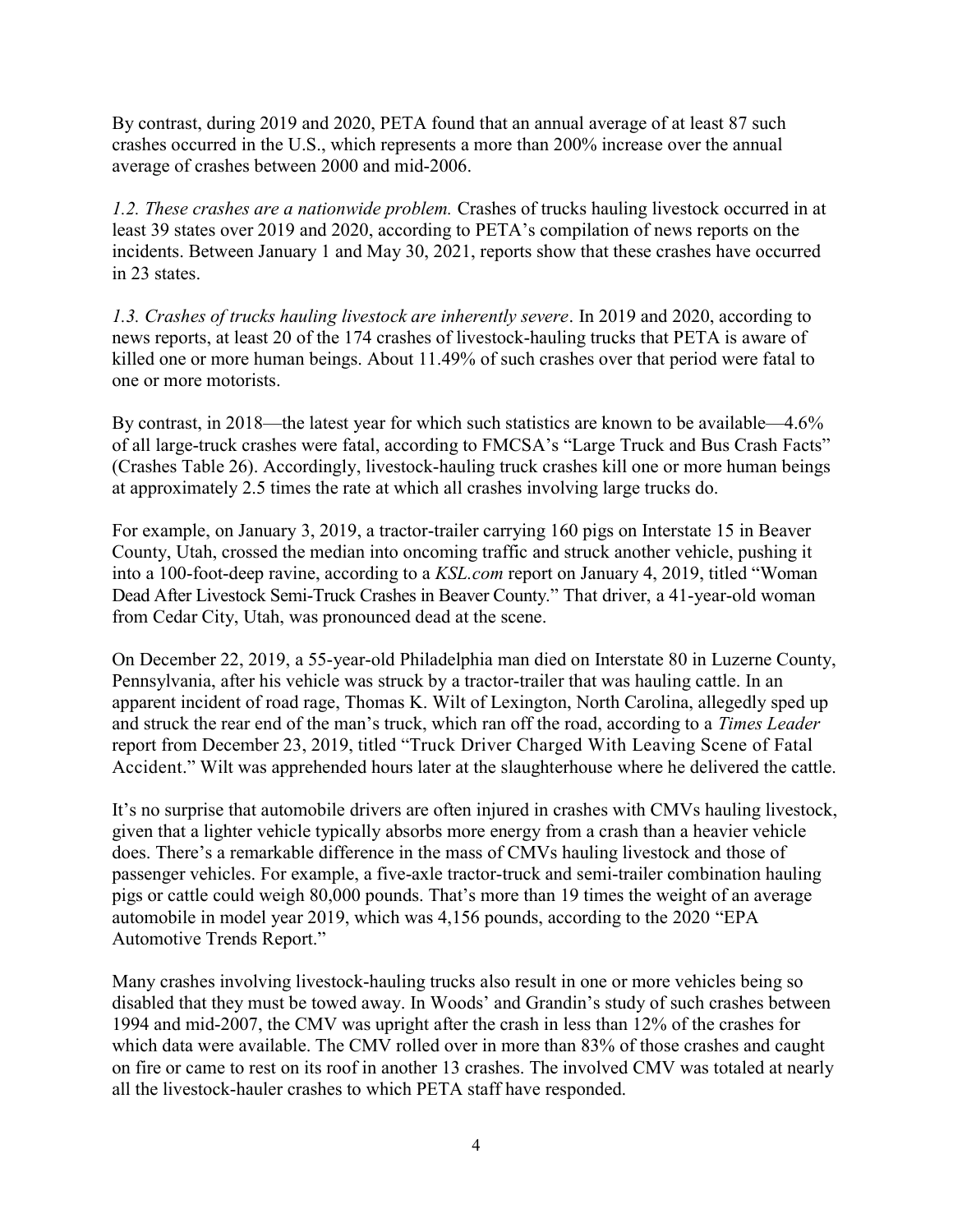1.4. Of course, crashes involving trucks hauling livestock are especially severe for the animals involved. Farmed animals are injured and killed in the majority of—if not virtually all—crashes of the CMVs hauling them. In some instances, most or all the animals involved are injured or killed in the crash—which, in incidents involving chickens, can mean that thousands of animals suffer or die in a single wreck.

Animals are ejected from CMVs during and immediately after crashes, falling onto and being strewn across highways, shoulders, and surrounding land. For example, on May 7, 2020, a driver who was hauling cattle rolled a CMV in Neligh, Nebraska. A nearby business's camera recorded live cattle being ejected through the roof of the overturned trailer, as can be seen on a newschannelnebraska.com report from May 8, 2020, titled "WATCH: Semi Overturns, Throwing Cattle at Neligh Liquor Store Building." Three cows were killed in the wreck, and at least four others were destroyed on-site to relieve their suffering. After some crashes of CMVs hauling livestock, animals are struck, injured, and killed by passing motorists.

The most common type of CMV crash in which livestock are involved are rollovers, which often crush the animals under the trailer and one another. Animals are left piled up and trapped in the trailers, typically for hours, until they can be extricated. In some cases, animals are burned to death when a crash causes a CMV to ignite.

PETA staff have been on scene following numerous wrecks of CMVs, particularly those hauling pigs, and have seen the shredded remains of the animals killed in them. We've seen debilitated, terrified, and distressed survivors be dragged by the ears and electro-shocked to force them onto replacement trucks bound for the slaughterhouse—even those with injuries such as bloody intestinal tissue protruding from their bodies. We've seen bolts driven into the brains of the most injured animals—bolts that sometimes malfunction, necessitating multiple shots to the head before the animals experience seizures and slowly die.

2. According to Congress in the aforementioned Act, regarding motor carriers generally, "[m]eaningful measures to improve safety must be implemented expeditiously to prevent increases in … crashes, injuries, and fatalities." Again, the same is particularly true today of CMVs carrying livestock.

2.1. Those operating CMVs are responsible for the overwhelming majority of crashes involving livestock. In Woods' and Grandin's study, the CMV operator was found to be at fault in 337 of 393 crashes—or more than 85%—in which that data was available. Another driver was deemed to have been at fault in less than 11% of the crashes. Similar findings resulted from the Farm Sanctuary study of such crashes in the U.S. That study found that another driver was at fault in just 15.5% of the crashes involving trucks hauling livestock.

2.2. The livestock industry does not do enough to prevent crashes of CMVs hauling livestock especially when hiring and contracting with drivers—which necessitates this rule. The industry has repeatedly proved itself unable or unwilling to screen its drivers carefully enough to prevent those with lengthy records of abysmal, reckless driving from hauling livestock and endangering the animals and other motorists.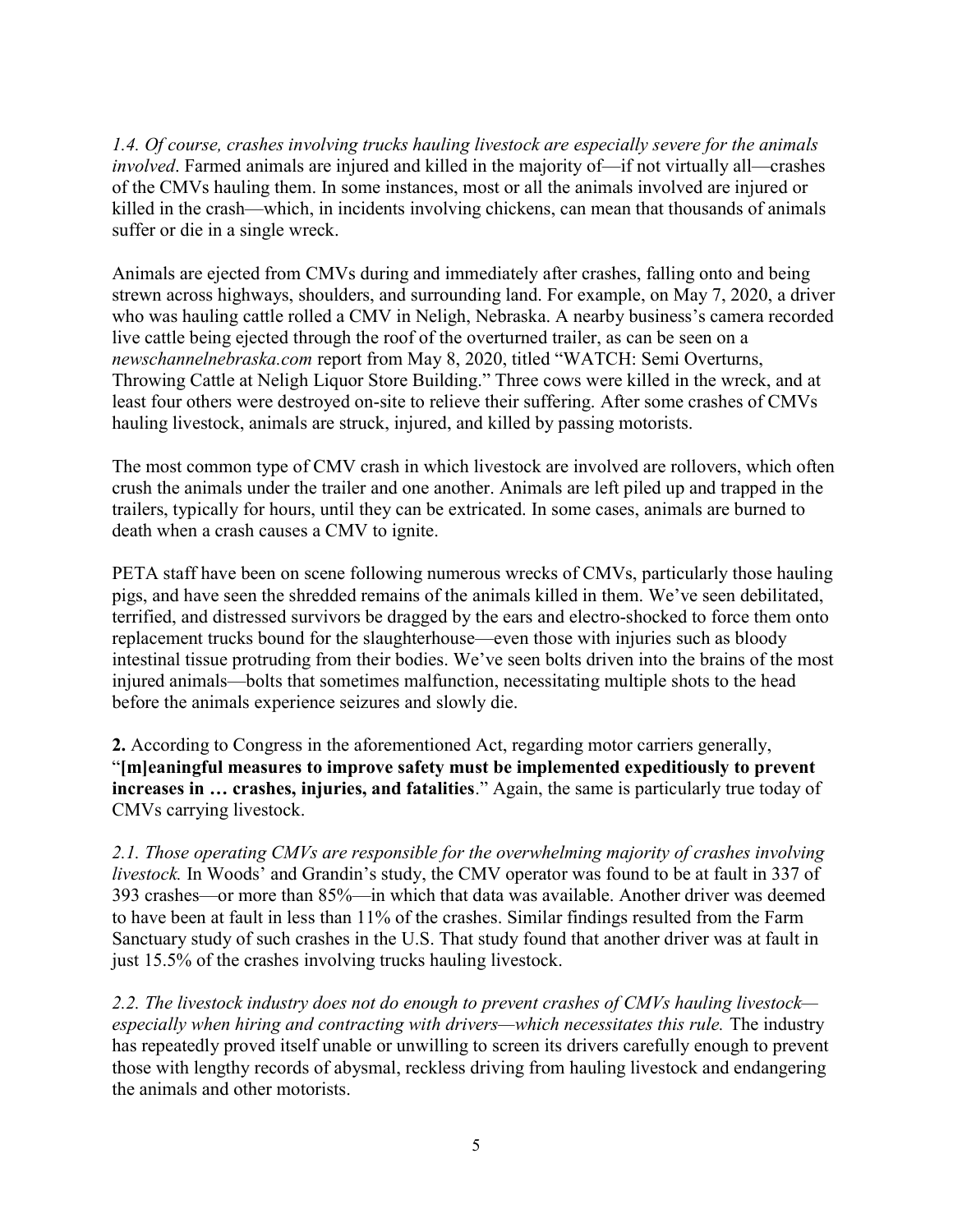On June 7, 2010, Jonathan Daniel Leggett crashed a tractor-trailer on a ramp leading off Interstate 95 in clear weather conditions in Chesterfield County, Virginia, while hauling 80 pigs for Smithfield Foods subsidiary Murphy-Brown, LLC. According to an article published by NBC12.com on June 8, 2010, titled "Pig Loose After Truck Overturns," approximately 46 pigs were killed upon impact and in the hours that followed because of the terrible injuries and related trauma that resulted from the crash. Leggett was cited for reckless driving and failure to maintain control. PETA found that only three months earlier, he had crashed a tractor-trailer that was hauling 46 cattle in Harnett County, North Carolina, according to a March 9, 2010, report in The Sanford Herald. In that incident, he allegedly rear-ended another vehicle as he attempted to pass it in a no-passing zone, sending both vehicles off the road and down an embankment and the other driver to the hospital. Approximately 35 cattle were killed in the incident, and Leggett was cited for failure to reduce speed as well as for improper passing. Virginia court records indicate that while hauling pigs in the year preceding this crash, he was accused of traveling 56 mph in a 35-mph zone and failing to obey a traffic signal and was fined in both matters.

On April 24, 2013, Mark Robert Nepsa was hauling nearly 1,000 turkeys for Circle S Ranch, Inc., when he crashed a tractor-trailer in Henry County, Virginia, according to an April 25, 2013, report in the Martinsville Bulletin titled "Hundreds of Turkeys Killed in Truck Accident." Nepsa ran off U.S. Route 220 and overturned the vehicle, and many turkeys were killed upon impact and in the hours that followed. Nepsa was cited for failure to maintain proper control of the vehicle. Through a simple search of public records, PETA discovered that he had been charged with at least 12 traffic offenses in North Carolina and South Carolina since 1986. In July 2003, he was convicted of driving while impaired (DWI) in Mecklenburg County, North Carolina, and had his driver's license revoked—for at least the second time. He had also been convicted of driving while his license was revoked and of speeding, after being charged with traveling 63 mph in a 45-mph zone in Union County, North Carolina.

On April 17, 2018, Nathan Reiss crashed a truck that was full of cattle in Broome County, New York, killing four of the animals, and was cited for operating at a speed unsafe for the conditions, according to an April 17, 2018, report in the Press & Sun-Bulletin titled "Trailer Carrying 33 Cows Overturns on I-81 in Chenango, Four Cows Dead." Court records show that only four days earlier, Reiss had pleaded guilty in Susquehanna County, Pennsylvania, to two citations for operating a vehicle in unsafe condition and a third citation under a law barring one from removing or rendering inoperative required vehicle equipment. Three months earlier, according to court records, a judge found Reiss guilty of driving at an unsafe speed in Bucks County, Pennsylvania.

In fact, there appear to be no mentions of screening the driving records of those hired or contracted to haul livestock in this industry's flagship animal welfare and production publications. PETA is unaware of any such guidelines or standards, for example, in the Beef Quality Assurance's Transportation Manual, the National Milk Producers Federation's Animal Care Reference Manual, the National Chicken Council's Animal Welfare Guidelines and Audit Checklist, the United Egg Producers' Animal Husbandry Guidelines for U.S. Egg-Laying Flocks, the National Turkey Federation's Animal Care Guidelines, or the National Pork Board's Transport Quality Assurance Handbook.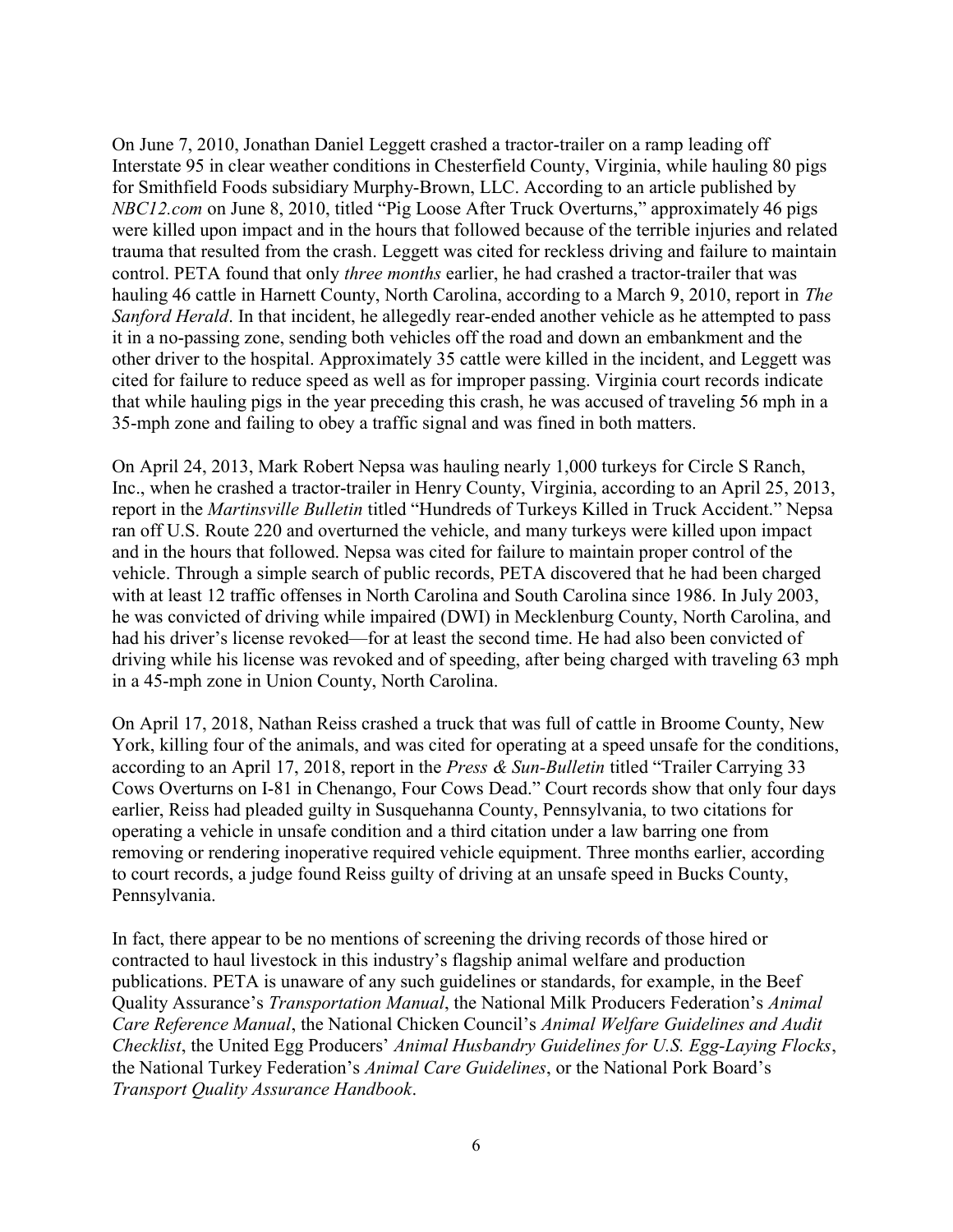2.3. The livestock industry ignores commonsense requests to strengthen its practices for the screening and hiring of drivers, even in light of the fatal consequences of those poor practices. For example, in 2010, C. Larry Pope—then the CEO of Smithfield Foods—didn't respond to PETA's written request that the company prohibit employing drivers who had repeated drivingrelated criminal offenses or who were found to have been at fault in any crash, as Leggett had before wrecking a truck that was full of pigs for Smithfield Foods. Ronnie Parker, general manager of Circle S Ranch, didn't respond to a similar written request from PETA on the heels of Nepsa's crash in 2013.

Similarly, PETA wrote to Bob Ivey, general manager of Goldsboro Milling Co., after David Earl Lambert crashed a tractor-trailer in Isle of Wight County, Virginia, on April 19, 2013, while hauling 184 pigs for that company. In clear weather conditions, Lambert ran off the dry, defectfree surface of U.S. Route 258 and overturned the vehicle. Several pigs were ejected, and 55 of them were killed on impact and in the hours that followed because of their severe injuries and related trauma. Lambert was cited for failure to maintain his lane of travel. PETA easily found that he had been charged with at least 15 traffic offenses across nine North Carolina counties since 1995, including reckless driving, speeding (five citations), using a radar detector, operating an uninsured vehicle, and seeking to evade federal motor-carrier safety regulations. Ivey never replied to PETA's request to strengthen his company's driver-screening procedure.

Finally, exemptions for livestock haulers from hours of service and electronic logging device requirements risk allowing more fatigued drivers to operate CMVs with farmed animals aboard. With its ability to prevent such operators' fatigue—and the crashes that it contributes to diminished, it becomes all the more important for FMCSA to help prevent crashes by adopting the proposed rule.

3. The United States should "reduce the number and severity of large-truck involved crashes through … stronger enforcement measures against violators," according to the aforementioned Act. One purpose of the FMCSA's regulations pertaining to commercial driver's license (CDL) standards "is to help … prevent truck … accidents, fatalities, and injuries by … disqualifying drivers who operate commercial motor vehicles in an unsafe manner," according to 49 CFR § 383.1. The proposed rule's strong disqualification measures against unsafe drivers would prevent wrecks of CMVs hauling livestock and save humans' and other animals' lives.

For example, the proposed rule would have prevented Leggett, Nepsa, and Reiss from being able to drive—and crash—CMVs hauling livestock despite their respective records of crashing another CMV with farmed animals aboard, DWI, and speeding, among other offenses.

The proposed rule's disqualification measures would have similarly prevented Lacy Louis King Jr. from crashing a CMV hauling at least 160 pigs in Suffolk, Virginia, on November 13, 2020. King ran off the road and rolled the trailer onto its right side, trapping the crying pigs for at least four hours and injuring at least eight so severely that they were shot on site to relieve their suffering, according to records that PETA obtained from the Suffolk Police Department. King had been found guilty in March 2007 of reckless driving by speed and, two months later, of traveling 47 mph in a 35-mph zone, according to Virginia court records.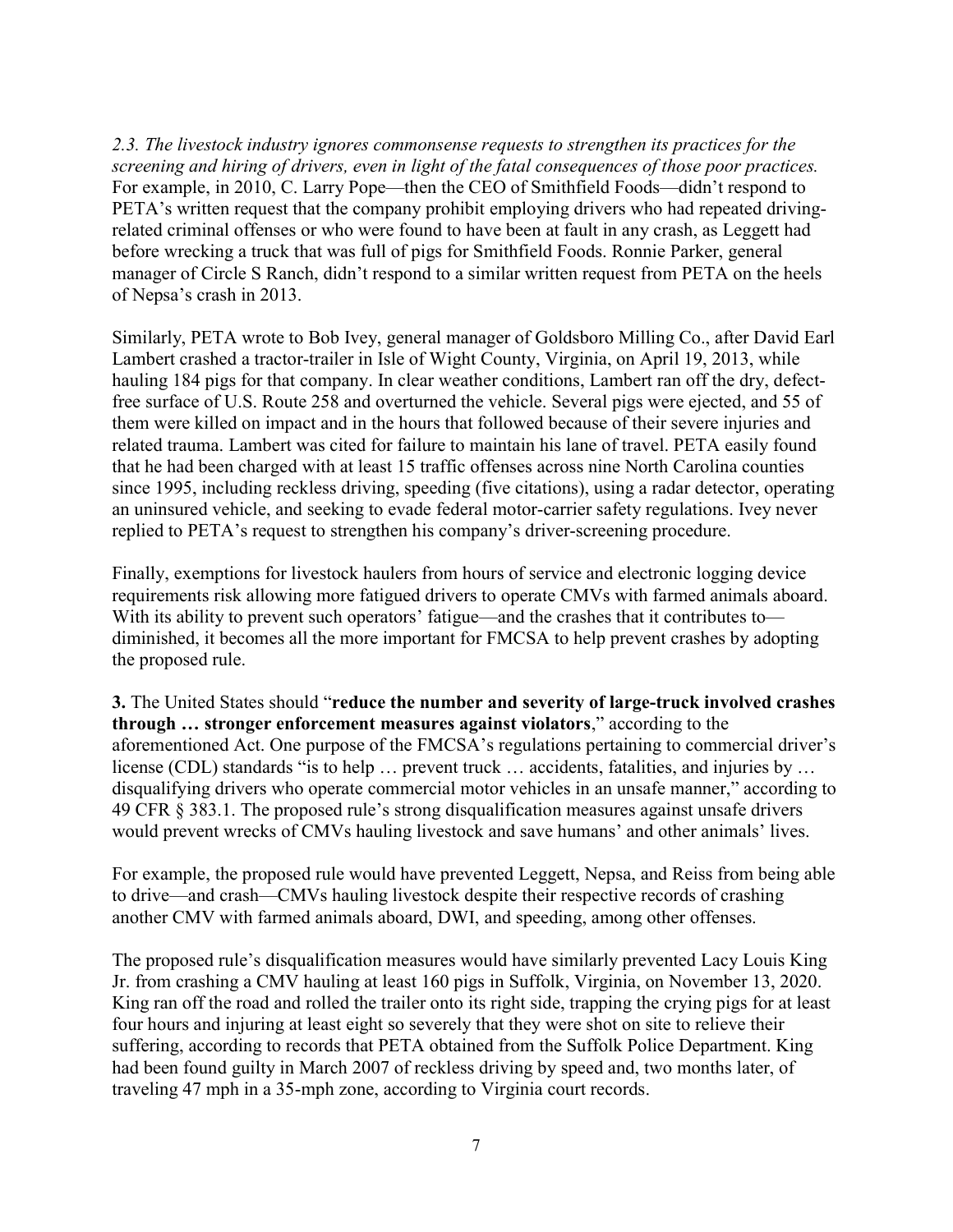Again, had the proposed rule been in effect, Brian D. Crockett wouldn't have crashed a tractortrailer with more than 170 pigs aboard near Smithfield, Virginia, on January 10, 2018, killing at least 10 of the animals. In the five years preceding that crash, Virginia court records show that Crockett had been convicted of nine driving-related crimes and infractions, including traveling at 74 mph in a 60-mph zone in January 2014 and traveling at 70 mph in a 55-mph zone in August 2015.

#### The Proposed Rule

PETA proposes that the following subsection and table be added to 49 CFR § 383.51: (f) Disqualification from operating certain CMVs for offenses and traffic violations. Table 5 to  $\S$ 383.51 contains a list of offenses and the periods for which a person who is required to have a commercial learner's permit (CLP) or CDL is disqualified from operating a CMV transporting livestock, as defined in § 395.2, depending on the type of vehicle that the driver is operating at the time of the offense or violation, as follows:

| If a driver operates<br>a motor vehicle and<br>pleads no contest to<br>or is convicted of:        | For a first<br>conviction or<br>refusal to be<br>tested while<br>operating a<br>CMV, a person<br>required to<br>have a CLP or<br>CDL and a<br>CLP- or CDL-<br>holder must be be disqualified<br>disqualified<br>from operating<br>a CMV<br>transporting<br>livestock as<br>defined in §<br>395.2 for | For a first<br>conviction or<br>refusal to be<br>tested while<br>operating a<br>non-CMV, a<br><b>CLP- or CDL-</b><br>holder must<br>from<br>operating a<br><b>CMV</b><br>transporting<br>livestock as<br>defined in §<br>395.2 for | For a second<br>conviction or<br>refusal to be<br>tested in a<br>separate<br>incident of any<br>combination of<br>offenses in this<br><b>Table while</b><br>operating a<br>CMV, a person offenses in this<br>required to<br>have a CLP or<br>CDL and a<br><b>CLP- or CDL-</b><br>holder must be holder must be<br>disqualified<br>from operating from operating<br>a CMV<br>transporting<br>livestock as<br>defined in §<br>395.2 for | For a second<br>conviction or<br>refusal to be<br>tested in a<br>separate<br>incident of any<br>combination of<br><b>Table while</b><br>operating a<br>non-CMV, a<br>CLP- or CDL-<br>disqualified<br>a CMV<br>transporting<br>livestock as<br>defined in §<br>395.2 for |
|---------------------------------------------------------------------------------------------------|------------------------------------------------------------------------------------------------------------------------------------------------------------------------------------------------------------------------------------------------------------------------------------------------------|------------------------------------------------------------------------------------------------------------------------------------------------------------------------------------------------------------------------------------|---------------------------------------------------------------------------------------------------------------------------------------------------------------------------------------------------------------------------------------------------------------------------------------------------------------------------------------------------------------------------------------------------------------------------------------|-------------------------------------------------------------------------------------------------------------------------------------------------------------------------------------------------------------------------------------------------------------------------|
| $(1)$ Causing a fatality 20 years<br>through the negligent<br>operation of a CMV<br>or a non-CMV, |                                                                                                                                                                                                                                                                                                      | 20 years                                                                                                                                                                                                                           | Life-not<br>eligible for 10-<br>vear<br>reinstatement                                                                                                                                                                                                                                                                                                                                                                                 | Life-not<br>eligible for 10-<br>year<br>reinstatement                                                                                                                                                                                                                   |

TABLE 5 TO §383.51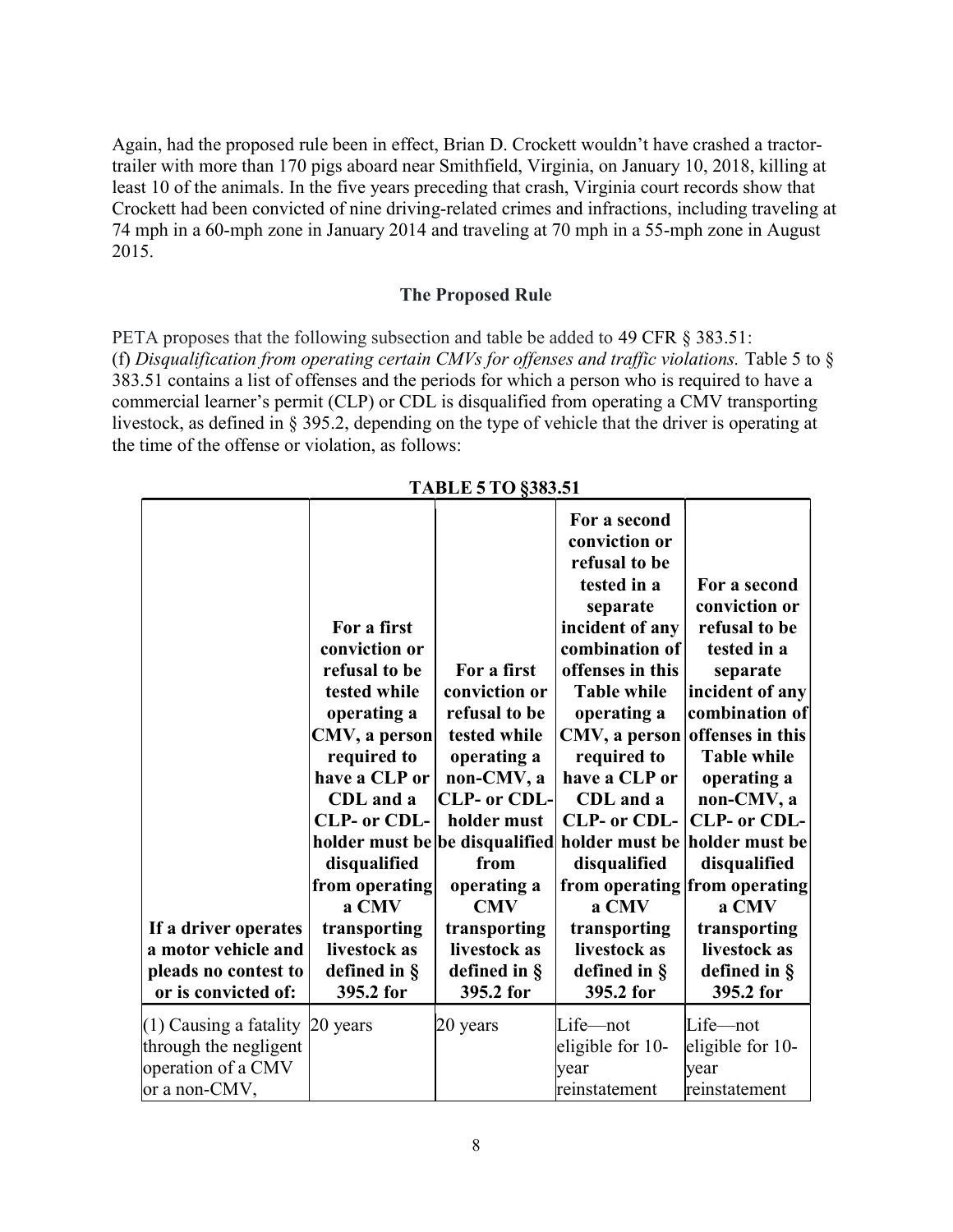| including but not<br>limited to the crimes<br>of motor vehicle<br>manslaughter,<br>homicide by motor<br>vehicle and negligent<br>homicide                                                                                                |          |                |                                                       |                                                        |
|------------------------------------------------------------------------------------------------------------------------------------------------------------------------------------------------------------------------------------------|----------|----------------|-------------------------------------------------------|--------------------------------------------------------|
| $(2)$ Any traffic<br>offense or violation in<br>connection with any<br>crash of a CMV<br>transporting<br>livestock, as defined<br>in §395.2                                                                                              | 20 years | 20 years       | Life-not<br>eligible for 10-<br>year<br>reinstatement | Life—not<br>eligible for 10-<br> year<br>reinstatement |
| $(3)$ Being under the<br>influence of alcohol<br>as prescribed by State<br>law                                                                                                                                                           | 15 years | 15 years       | Life-not<br>eligible for 10-<br>year<br>reinstatement | Life-not<br>eligible for 10-<br> year<br>reinstatement |
| $(4)$ Being under the<br>influence of a<br>controlled substance                                                                                                                                                                          | 15 years | 15 years       | Life-not<br>eligible for 10-<br>year<br>reinstatement | Life—not<br>eligible for 10-<br> year<br>reinstatement |
| $(5)$ Driving a CMV<br>when, as a result of<br>prior violations<br>committed operating<br>a CMV, the driver's<br>CLP or CDL is<br>revoked, suspended,<br>or canceled, or the<br>driver is disqualified<br>from operating a<br><b>CMV</b> | 10 years | Not applicable | Life-not<br>eligible for 10-<br>year<br>reinstatement | Not applicable                                         |
| $(6)$ Speeding<br>excessively,<br>involving any speed<br>of 24.1 kmph (15<br>mph) or more above<br>the regulated or<br>posted speed limit                                                                                                | 10 years | 10 years       | Life-not<br>eligible for 10-<br>year<br>reinstatement | Life-not<br>eligible for 10-<br> year<br>reinstatement |
| $(7)$ Driving<br>recklessly, as defined<br>by State or local law                                                                                                                                                                         | 10 years | 10 years       | Life-not<br>eligible for 10-                          | Life-not<br>eligible for 10-                           |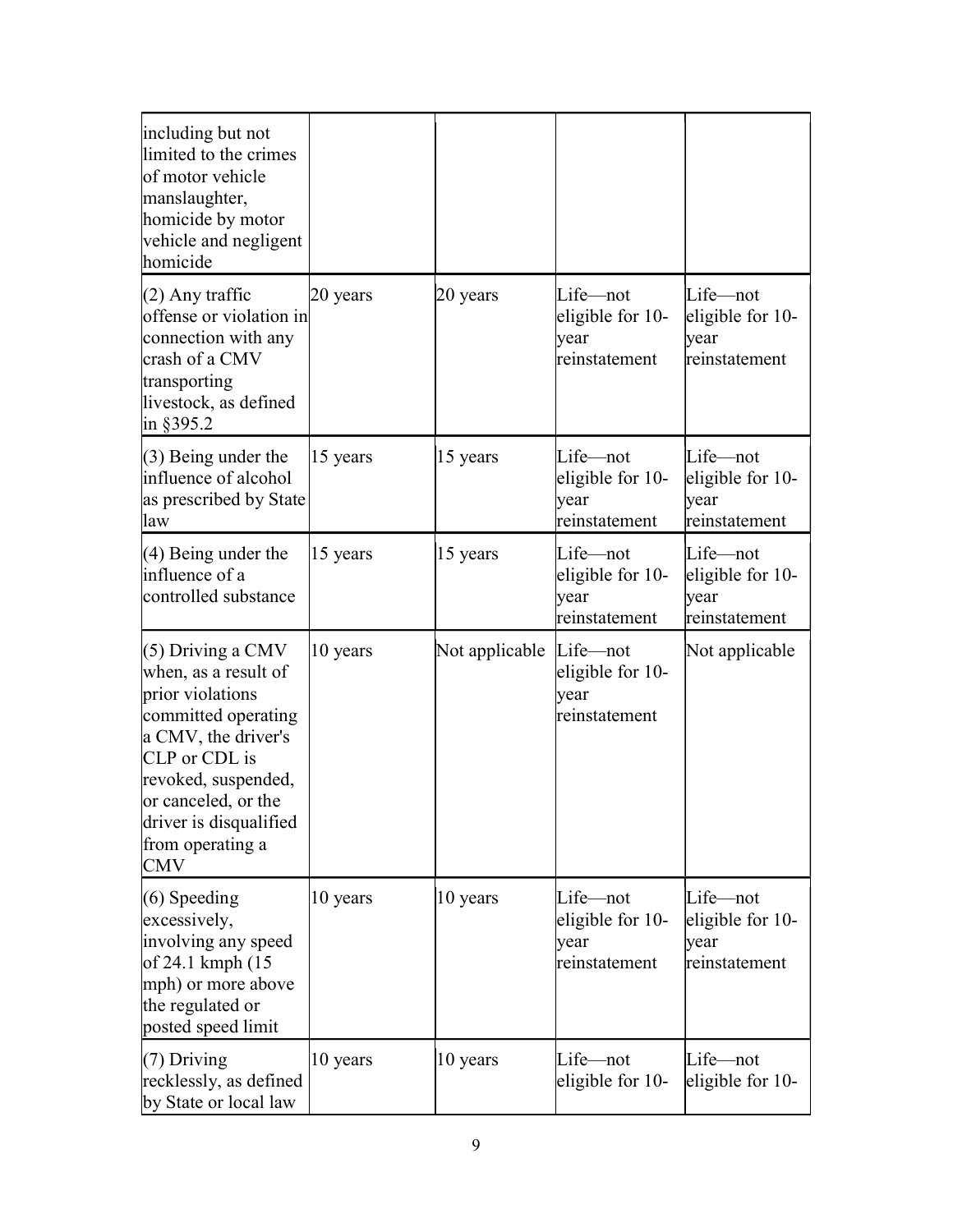| or regulation,<br>including, but not<br>limited to, offenses of<br>driving a motor<br>vehicle in willful or<br>wanton disregard for<br>the safety of persons<br>or property         |          |          | year<br>reinstatement                                 | year<br>reinstatement                                 |
|-------------------------------------------------------------------------------------------------------------------------------------------------------------------------------------|----------|----------|-------------------------------------------------------|-------------------------------------------------------|
| $(8)$ Having an alcohol 10 years<br>concentration of 0.04<br>or greater                                                                                                             |          | 10 years | Life-not<br>eligible for 10-<br>year<br>reinstatement | Life—not<br>eligible for 10-<br>year<br>reinstatement |
| $(9)$ Refusing to take<br>an alcohol test as<br>required by a State or<br>jurisdiction under its<br>implied consent laws<br>or regulations as<br>defined in §383.72 of<br>this part | 10 years | 10 years | Life—not<br>eligible for 10-<br>year<br>reinstatement | Life—not<br>eligible for 10-<br>year<br>reinstatement |
| $(10)$ Leaving the<br>scene of an accident                                                                                                                                          | 5 years  | 5 years  | Life-not<br>eligible for 10-<br>year<br>reinstatement | Life—not<br>eligible for 10-<br>year<br>reinstatement |
| $(11)$ Speeding,<br>involving any speed<br>between 8.05 kmph<br>$(5 \text{ mph})$ and 22.5<br>kmph (14 mph) above<br>the regulated or<br>posted speed limit                         | 5 years  | 5 years  | 15 years                                              | 15 years                                              |
| $(12)$ Making<br>improper or erratic<br>traffic lane changes                                                                                                                        | 3 years  | 3 years  | 10 years                                              | 10 years                                              |
| $(13)$ Following the<br>vehicle ahead too<br>closely                                                                                                                                | 3 years  | 3 years  | 10 years                                              | 10 years                                              |
| $(14)$ Violating State<br>or local law relating<br>to motor vehicle<br>traffic control (other<br>than a parking                                                                     | 3 years  | 3 years  | 10 years                                              | 10 years                                              |